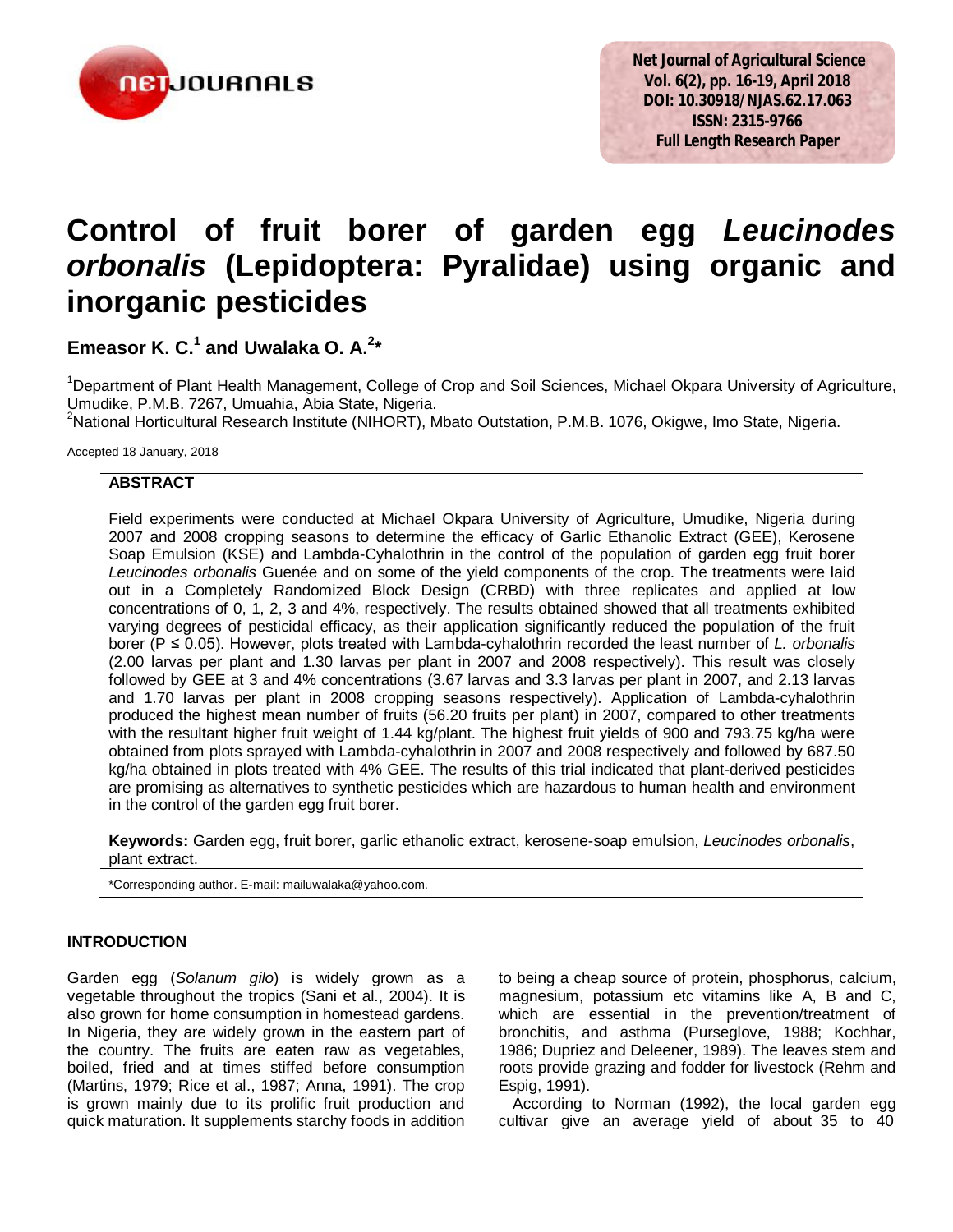fruits/plant weighing between 0.9 and 1 kg. The yield of garden egg varies depending on the variety and the growing techniques (PROTA, 2004) and chief among them is insect infestation.

A number of pests and diseases attack this vegetable crop in the field. Mites stem borers, fruits borers and flower borers are some of the pests that attack garden egg. In Southeastern agro-ecological zone of Nigeria, fruit and shoot borer, *Leucinodes orbonalis* Guenée, has been identified as the major insect pest attacking the crop. The damage caused reduces yields and affects the quality and quantity of the produce and also affect the price significantly. This pest has been reported to cause over 60% fruit damage (Thomas, 1992). Due to the health problems associated with pesticide residues resulting from the accumulation of these chemicals by plants during application, attention is now shifted to the use of organic pesticides for the control of insect pest since they are safe, biodegradable, eco-friendly and cheap. Mangala and Mauria (2006) asserted that the use of various parts of indigenous plants as botanical extracts has become important in pest management in recent years following the environmental hazards caused by chemical control measures. The mechanisms of plant extracts action may include denaturing and degrading of proteins, inhibition of enzymes and interfering with the electron flow in respiratory chain or with ADP phosphorlation (Konstantopoulous et al., 1994). Experiments were conducted at Eastern Farm of Department of Plant Health Management, Michael Okpara University of Agriculture, Umudike, Nigeria to study the efficacy of organic pesticides like Garlic Aqueous Extract and Kerosene Soap Emulsion as compared to synthetic insecticide, Lambda-cyhalothrin on garden egg for the control of *L. orbonalis* during 2007 and 2008 cropping seasons.

#### **MATERIALS AND METHODS**

The experiments were conducted at the Teaching and Research Farm (Eastern Farm) of Michael Okpara University of Agriculture, Umudike (05° 29' N and 07° 32' E), located within the tropical rainforest area of Southeast agro-ecological zone of Nigeria. The area has annual rainfall of 2,125 mm, minimum and maximum temperatures of 32 and 23°C; the study site has mean soil temperature of 28.9°C and mean relative humidity range of 56 to 80% (NRCRI, 2005).

Treatments consisted of five concentrations of Garlic Ethanolic Extract (GEE) and Kerosene Soap Emulsion (KSE) at 0, 1, 2, 3 and 4% each respectively; and the synthetic pesticide; Lambdacyhalothrin. Kerosene Soap Emulsion was formulated by boiling 500 g soap in 4 L of water until evenly dissolved. The mixture was removed from heating, added 9 litres of kerosene and stirred vigorously for 5 minutes. Garlic Ethanolic Extract was formulated by crushing 50 g of garlic bulbs and soaked in 4 litre of ethanol for 24 h. Prior to application, water was used dilute the concentrated mixture to obtain the desired concentrations used for the trial. Karate 5 EC was applied at 30 ml/100 L of water. The experiments were laid out in a Completely Randomized Block Design (CRBD)

with three replications. The plot sizes were measured 4  $m \times 4$  m and plant spacing of 1 m  $\times$  1 m with total land area of 810 m<sup>2</sup>. Treatment application commenced two weeks after transplanting and was repeated every fortnight until final harvest of fruits. Fertilizer (NPK 15:15:15) was applied at the rate of 190 kg/ha three weeks after transplanting the seedlings to the experimental plots, weeding was done when necessary in both years. All agronomic practices were carried out following the recommended standards.

Data were collected on the number of fruits, weight of fruits per plot (kg), fruit yield (kg/ha), number of damaged fruits and population of *L. orbonalis* from five randomly selected plants in each plot respectively. Sampling for *L. orbonalis* larvae was done by carefully dissecting fruits (ten fruits per plot) to check for the presence of the larvae. Data on the cumulative yield was converted to kg/ha before analysis. All data collected were subjected to Analysis of Variance (ANOVA), and treatment means were compared using Least Significant Difference (LSD) at 5% probability level.

### **RESULTS AND DISCUSSION**

All the treatments used significantly ( $P \le 0.05$ ) reduced the population of *L. orbonalis* except for the controls (plots that received no treatment application) in the two cropping seasons respectively (Table 1). The most effective treatments against the pest population were Lambda-cyhalothrin and 4% GEE which recorded the lowest *L. orbonalis* population of 2.00 and 1.30, 3.30 and 1.70 per plant in 2007 and 2008 respectively (Table 1).

These results are in line with the findings of Thomas (1992) who stated that synthetic pesticides are still the most powerful tools available for pest management and hence are highly effective, curative in action, adapted to most situations, reliable for emergency action and that its application generally reduces pest infestation and increase yield markedly.

However, it is apparent from the results of this trial that GEE at different concentrations were efficacious and effective, as plants treated with the extracts recorded low pest infestation and also compared favourably with the synthetic pesticide; Lambda-cyhalothrin which performed best in terms of pest control except for 1% concentration of GEE which recorded relatively higher mean population of *L. orbonalis* of 4.3 per plant in 2007 and can be used as alternative to chemical pesticides (Table 1).

KSE also has moderate pesticidal effect as it application resulted in the control of the insect pest as plots sprayed with 3% and 4% concentrations of Kerosene Soap Emulsion recorded mean population of *L. orbonalis* of 2.3 each respectively in 2008 which significantly different from the controls ( $P \le 0.05$ ).

The plant extract (GEE) were not phytotoxic to the crop rather it caused increased fruit number, fruit yield and reduced fruits damage by suppressing the insect pest population and fruit infestation. Lambda-cyhalothrin had the highest fruit yield of 900 and 793.75 kg/ha in 2007 and 2008 respectively (Table 2). This result could be attributed to the higher fruit number of 56.2/plant/plot and 45.30/plant/plot recorded by the treatment in 2007 and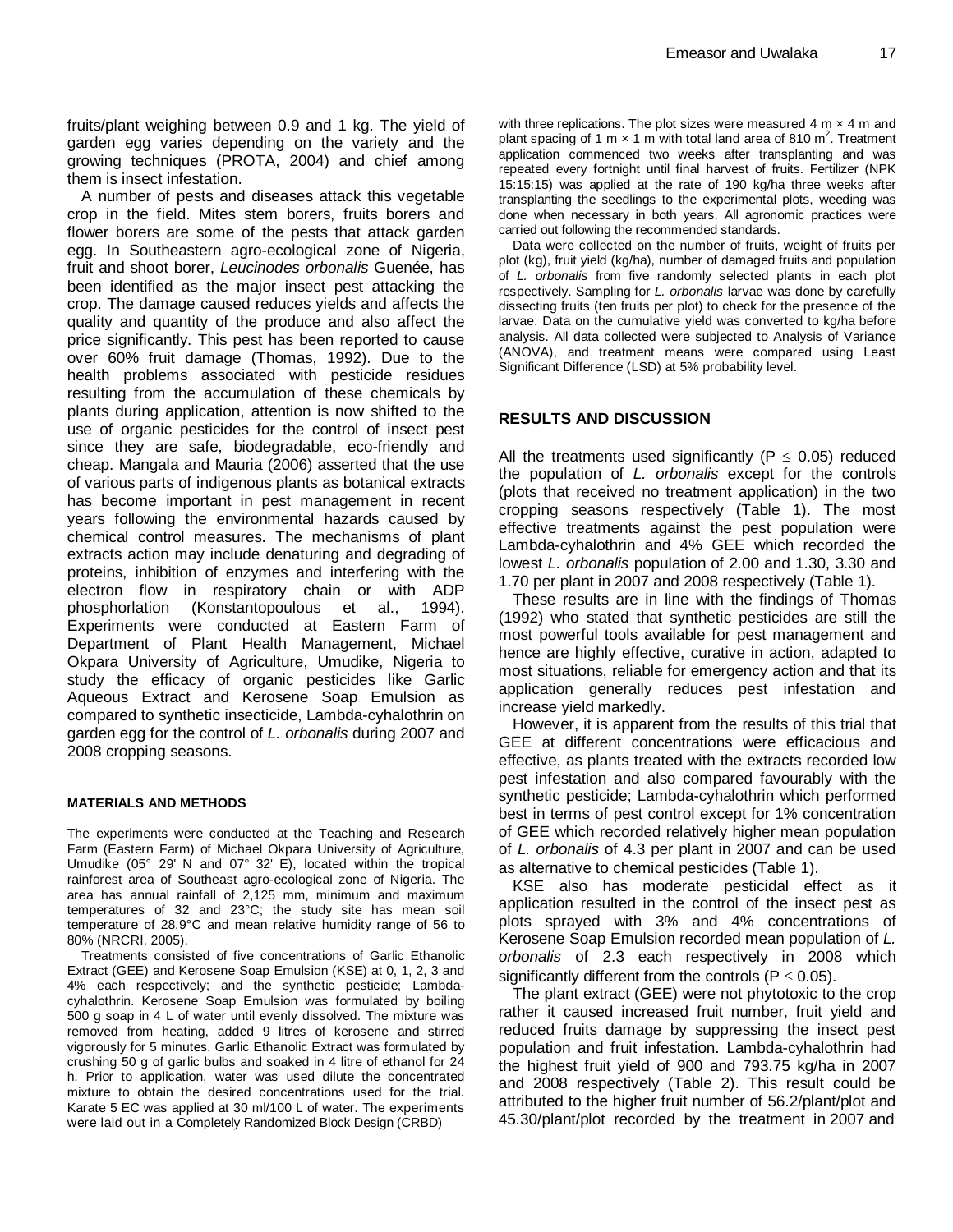| <b>Treatment</b> |      | Population of L. orbonalis per plot | Fruit Yield (kg/ha) |        |  |
|------------------|------|-------------------------------------|---------------------|--------|--|
|                  | 2007 | 2008                                | 2007                | 2008   |  |
| GEE <sub>0</sub> | 7.00 | 4.00                                | 125.00              | 206.25 |  |
| GEE <sub>1</sub> | 4.30 | 2.30                                | 312.50              | 293.75 |  |
| GEE <sub>2</sub> | 3.70 | 2.30                                | 418.75              | 375.00 |  |
| GEE <sub>3</sub> | 3.67 | 2.13                                | 275.00              | 456.25 |  |
| GEE <sub>4</sub> | 3.30 | 1.70                                | 687.50              | 625.00 |  |
| KSE <sub>0</sub> | 7.30 | 4.30                                | 206.25              | 293.75 |  |
| KSE <sub>1</sub> | 7.00 | 4.00                                | 356.25              | 393.75 |  |
| KSE <sub>2</sub> | 5.30 | 3.00                                | 481.25              | 393.75 |  |
| KSE <sub>3</sub> | 4.80 | 2.30                                | 293.75              | 493.68 |  |
| KSE <sub>4</sub> | 4.30 | 2.30                                | 456.25              | 606.25 |  |
| <b>LCT</b>       | 2.00 | 1.30                                | 900.00              | 793.75 |  |
| $LSD$ (0.05)     | 2.19 | 1.41                                | 181.25              | 160.00 |  |

**Table 1.** Effect of treatment application on the population of *L. orbonalis* of garden egg and total fruit yield (kgha<sup>-1</sup>).

GAE = Garlic Ethanolic Extract, KER = Kerosene Soap Emulsion, LCT = Lambda-cyhalothrin,  $0 = 0\%, 1 = 1\%,$  $2 = 2\%, 3 = 3\%, 4 = 4\%$ .

|  |  | Table 2. Effect of application of Garlic Ethanolic Extract (GEE), Kerosene Soap Emulsion (KSE) and Lambda-cyhalothrin on number of |  |  |  |  |
|--|--|------------------------------------------------------------------------------------------------------------------------------------|--|--|--|--|
|  |  | fruits, weight of fruits (kg/plot) and number of damaged fruits during 2007 and 2008 cropping seasons.                             |  |  |  |  |

| <b>Treatment</b> | Number of fruits per plant |       | Weight of fruits per plant |       | Number of damaged fruits per plant |       |  |
|------------------|----------------------------|-------|----------------------------|-------|------------------------------------|-------|--|
|                  | 2007                       | 2008  | 2007                       | 2008  | 2007                               | 2008  |  |
| GEE <sub>0</sub> | 10.00                      | 15.00 | 0.20                       | 0.33  | 4.00                               | 6.33  |  |
| GEE <sub>1</sub> | 24.00                      | 16.70 | 0.50                       | 0.47  | 3.10                               | 5.67  |  |
| GEE <sub>2</sub> | 31.00                      | 25.00 | 0.67                       | 0.60  | 2.42                               | 5.00  |  |
| GEE <sub>3</sub> | 27.70                      | 31.70 | 0.44                       | 0.73  | 2.33                               | 4.00  |  |
| GEE <sub>4</sub> | 42.00                      | 38.00 | 1.10                       | 1.00  | 2.00                               | 3.20  |  |
| KSE <sub>0</sub> | 8.94                       | 16.30 | 0.33                       | 0.47  | 4.67                               | 6.33  |  |
| KSE <sub>1</sub> | 24.30                      | 24.00 | 0.57                       | 0.63  | 3.67                               | 5.67  |  |
| KSE <sub>2</sub> | 28.70                      | 24.70 | 0.77                       | 0.63  | 3.33                               | 5.22  |  |
| KSE <sub>3</sub> | 21.70                      | 26.40 | 0.47                       | 0.79  | 3.60                               | 4.67  |  |
| KER <sub>4</sub> | 40.70                      | 32.30 | 0.73                       | 0.97  | 2.50                               | 3.67  |  |
| <b>LCT</b>       | 56.20                      | 45.30 | 1.44                       | 1.27  | 1.33                               | 2.38  |  |
| $LSD$ (0.05)     | 9.61                       | 10.65 | 0.29                       | 0.256 | 1.34                               | 3.008 |  |

GAE **=** Garlic Ethanolic Extract, KER = Kerosene Soap Emulsion, LCT = Lambda-cyhalothrin, 0 = 0%, 1 = 1%, 2, = 2%, 3 = 3%, 4 = 4%.

2008 cropping seasons respectively (Table 2). This result was closely followed by 4% GEE with fruit yield of 687.50 and 625kg/ha in 2007 and 2008, respectively. This result agrees with the observation of Adedire and Lajide (1999) that plant materials increases yield of the crop. Overall, GEE at 4% concentration ranked second best to Lambda-cyhalothrin in terms of number fruits, weight of fruits and number of damaged fruits (Table 2).

## **Conclusion**

The results of this study has shown that 4%

concentration of GEE may provide one of the efficient and cheap methods of controlling the fruit borer of garden egg; *L. orbonalis*, as its application was effective and significantly reduced the population of the insect pest and is environmentally safe to farmers and produce users. However, further studies have to be done before recommending this product for the management of the insect pest, *L. orbonalis*.

#### **REFERENCES**

**Adedire** CO, **Lajide** L, **1999**. Toxicity and oviposition deterrence of some plant extracts on cowpea storage *Bruchid callosobrochus*